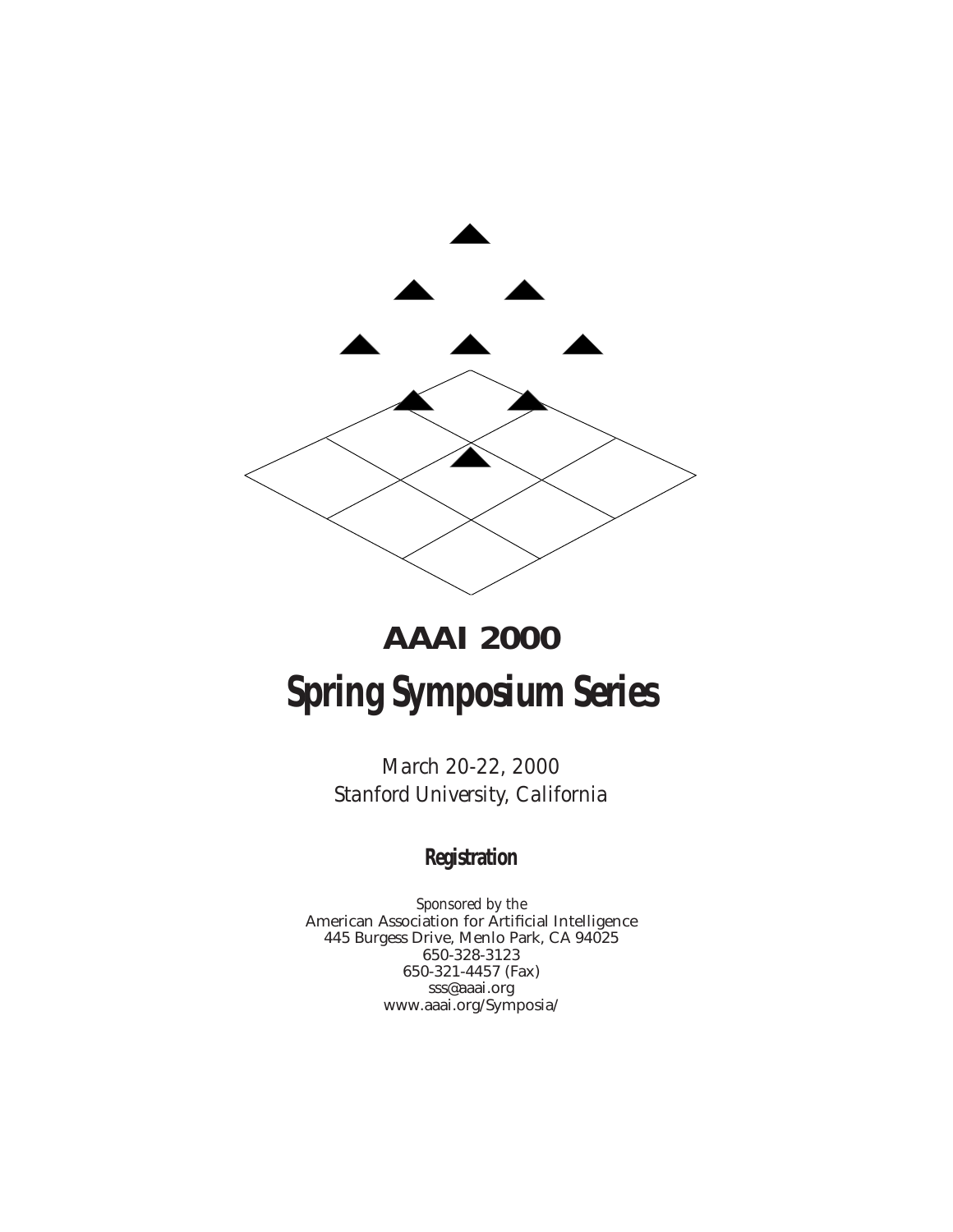The American Association for Artificial Intelligence, in cooperation with Stanford University's Department of Computer Science, presents the 2000 Spring Symposium Series, to be held Monday through Wednesday, March 20-22, 2000, at Stanford University. The topics of the six symposia are:

- Adaptive User Interfaces
- Artificial Intelligence and Interactive Entertainment
- Bringing Knowledge to Business Processes
- My Dinner with R2D2: Natural Dialogues with Practical Robotic Devices
- Real Time Autonomous Systems
- Smart Graphics (in cooperation with Eurographics and ACM SIG-GRAPH)

The highlights of each symposium will be presented at a special plenary session. Working notes will be prepared and distributed to participants in each symposium, but will not otherwise be available unless published as an AAAI Technical Report or edited collection.

Each symposium will have limited attendance. Participants will be expected to attend a single symposium throughout the symposium series. In addition to participants selected by the program committee of the symposia, a limited number of other interested parties will be allowed to register in each symposium on a first-come, first-served basis. To register, please fill out the registration form, and send it along with payment to:

2000 Spring Symposium Series AAAI, 445 Burgess Drive Menlo Park, CA 94025 Telephone: (650) 328-3123\*

Fax: (650) 321-4457\* E-mail: sss@aaai.org\*

\*Credit card orders only, please. Please note that there are security issues involved with the transmittal of credit card information over the internet. AAAI will not be held liable for any misuse of your credit card information during its transmittal to AAAI.

This document is also available at http://www.aaai.org/Symposia/Spri ng/2000/sssregistration-2000.pdf.

### Tentative Program Schedule

*(subject to change)*

| Monday, March 20       |                   |
|------------------------|-------------------|
| $9:00$ AM - $5:30$ PM: | Symposia sessions |
| $6:00$ PM - $7:00$ PM: | Reception         |
| Tuesday, March 21      |                   |
| $9:00$ AM $-5:30$ PM:  | Symposia sessions |
| 6:00 PM - 7:00 PM:     | Plenary session   |
|                        |                   |

Wednesday, March 22

9:00 AM - 12:30 PM: Symposia sessions Registration will be held on the

Stanford University Campus in a location that will be announced at a later date.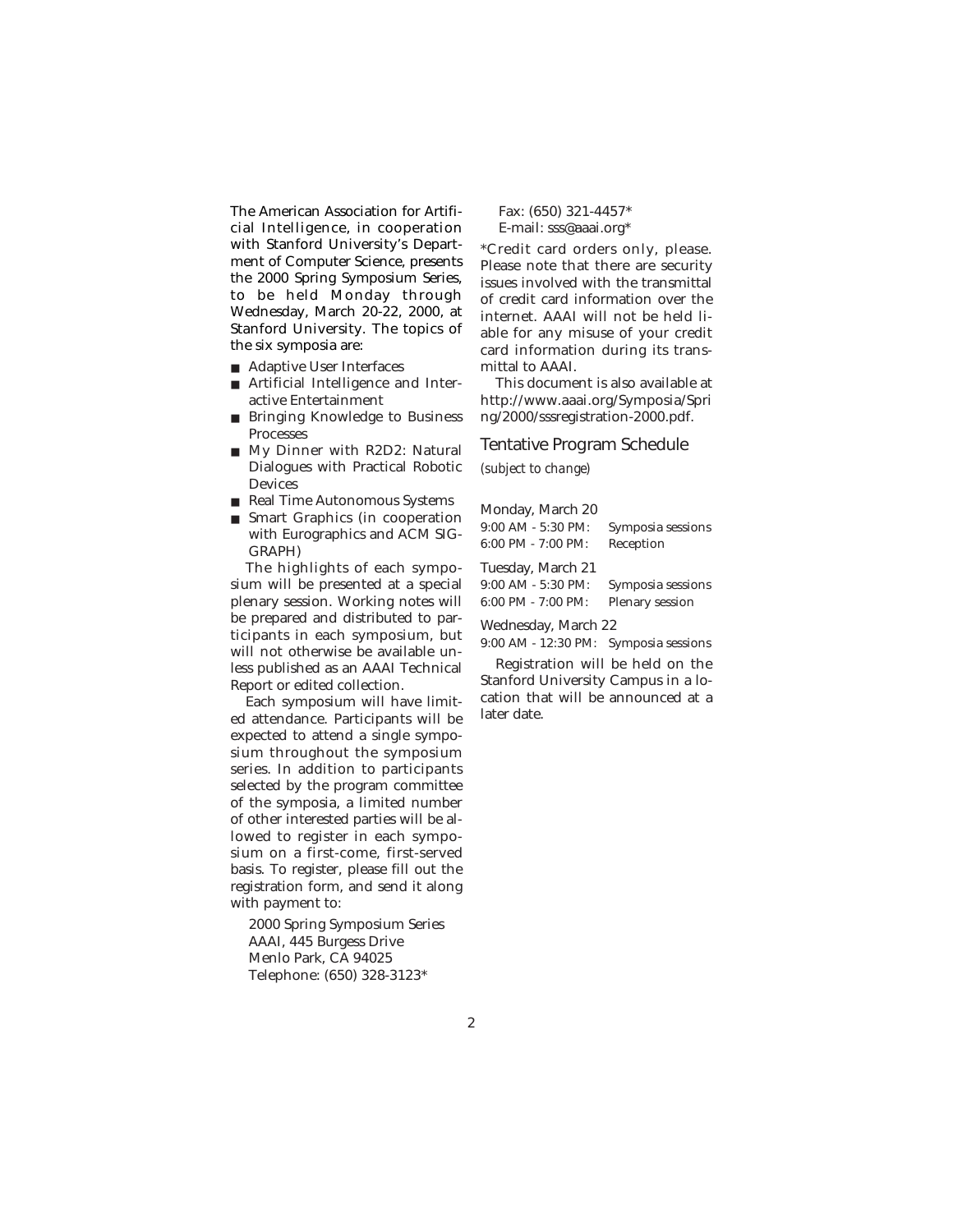### **Adaptive User Interfaces**

As computers become more accessible, the problem of designing effective user interfaces becomes more severe. Many new users expect interacting with a computer to be as natural and intuitive as interacting with a person, but current interfaces are artificial and constraining. One particular weakness with most interfaces is their static nature. Programmers create these interfaces to interact identically with all users and for a range of tasks, without considering differences in knowledge, preferences, and purpose. At best, some interfaces allow limited customization by explicitly setting preferences and options.

A new cross-disciplinary approach has emerged in recent years from researchers in human-computer interaction, information extraction, machine learning, and other fields. In this approach, a system takes advantage of feedback from its user or the environment to adapt its performance. This adaptation can take a number of forms. Some examples include presenting different information to the user, altering the presentation order, changing the level of interaction, or describing information differently. Feedback is generally unobtrusive, with the goal of making the interface more effective without the burden of explicitly configuring the system. A popular approach is to model facets of the systemís functionality with parameters, such as a user, task, or world model. An adaptive component estimates parameter values from feedback, and a performance component uses these values to control the information presented.

The agenda includes presentations by researchers in domains such as e-commerce, intelligent tutoring, control systems, and dialogue. Many participants have complete working systems implementing all three major elements of interface adaptation: model representation, instantiating/updating the model, and changing system behavior to reflect the model. We expect a number of demonstrations to ground and focus our discussions throughout the symposium.

For more information, see www.isle.org/~aui.

#### Organizing Committee

Seth Rogers (Cochair), DaimlerChrysler Research and Technology Center North America; Wayne Iba (Cochair), Institute for the Study of Learning and Expertise; Mathias Bauer, German Research Center for Artificial Intelligence; Pat Langley, Stanford University (CSLI); Christopher A. Miller, Honeywell Technology Center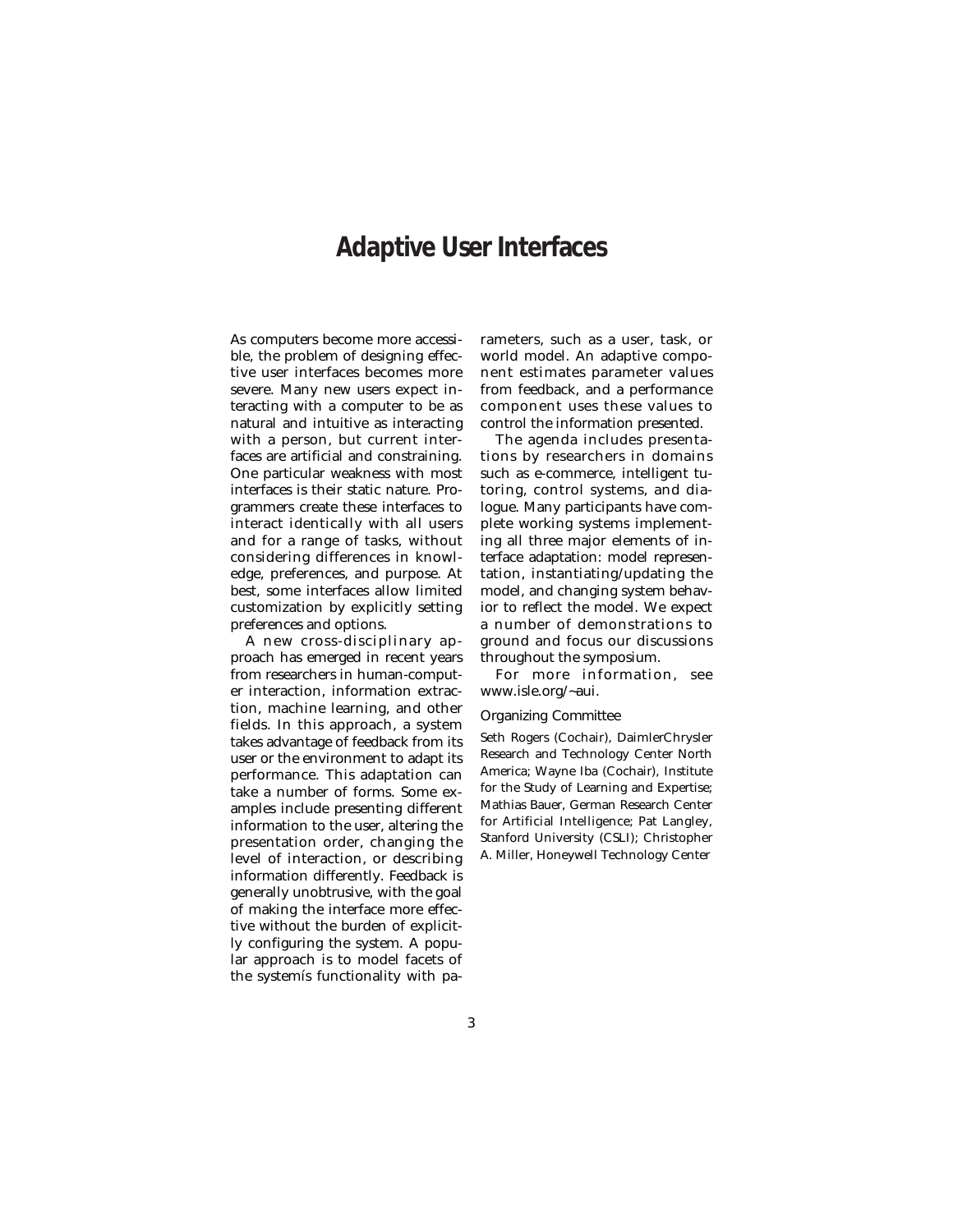### **Artificial Intelligence and Interactive Entertainment**

Computer games and computer entertainment software are a part of the vast frontier of interactive media that can take advantage of current AI technology. Current and near-future advances will push back the boundaries of computing power available to entertainment-related AIs. Meanwhile, the consumers of this media themselves are demanding smarter games and toys.

This symposium includes both traditional games (which tend to be centered on competition, linear exploration, and combat) and new entertainment architectures, such as shared interactive environments and robotic toys. Questions for this symposium include:

- How can we strengthen the burgeoning relationship between academia and industry we started in last year's Symposium on Artificial Intelligence and Computer Games?
- What are examples of entertainment AI problems? What are the parameters of research on which academia and industry can collaborate?
- What are the next steps in AI-related entertainment? What kinds of new, nontraditional AI applications will there be? What sorts of new technologies are on the horizon?
- How can we make humanlike characters seem more smart and aware, whether they be on-

screen or robotic? What has succeeded in this regard for developers and academics? What is there left to do?

■ Can we define basic tools that would allow the two groups to share code, algorithms, etc.? How can we develop programs at universities that cultivate the right sorts of talents? How can we transfer people along with technology?

This symposium is intended to bring together AI researchers and professionals from the entertainment software industry and academia. The program will emphasize dynamic discussion and interaction over lecture and include presentations of the latest products and research.

For more information, see www. cs.nwu.edu/~wolff/AIIE-2000.html

#### Organizing Committee

Wolff Dobson (Chair), Visual Concepts; Ken Forbus, Northwestern University; John Laird, University of Michigan; Ernest Adams, Electronic Arts; Ian Davis, Activision; Mike Van Lent, University of Michigan; Andrew Stern, PF Magic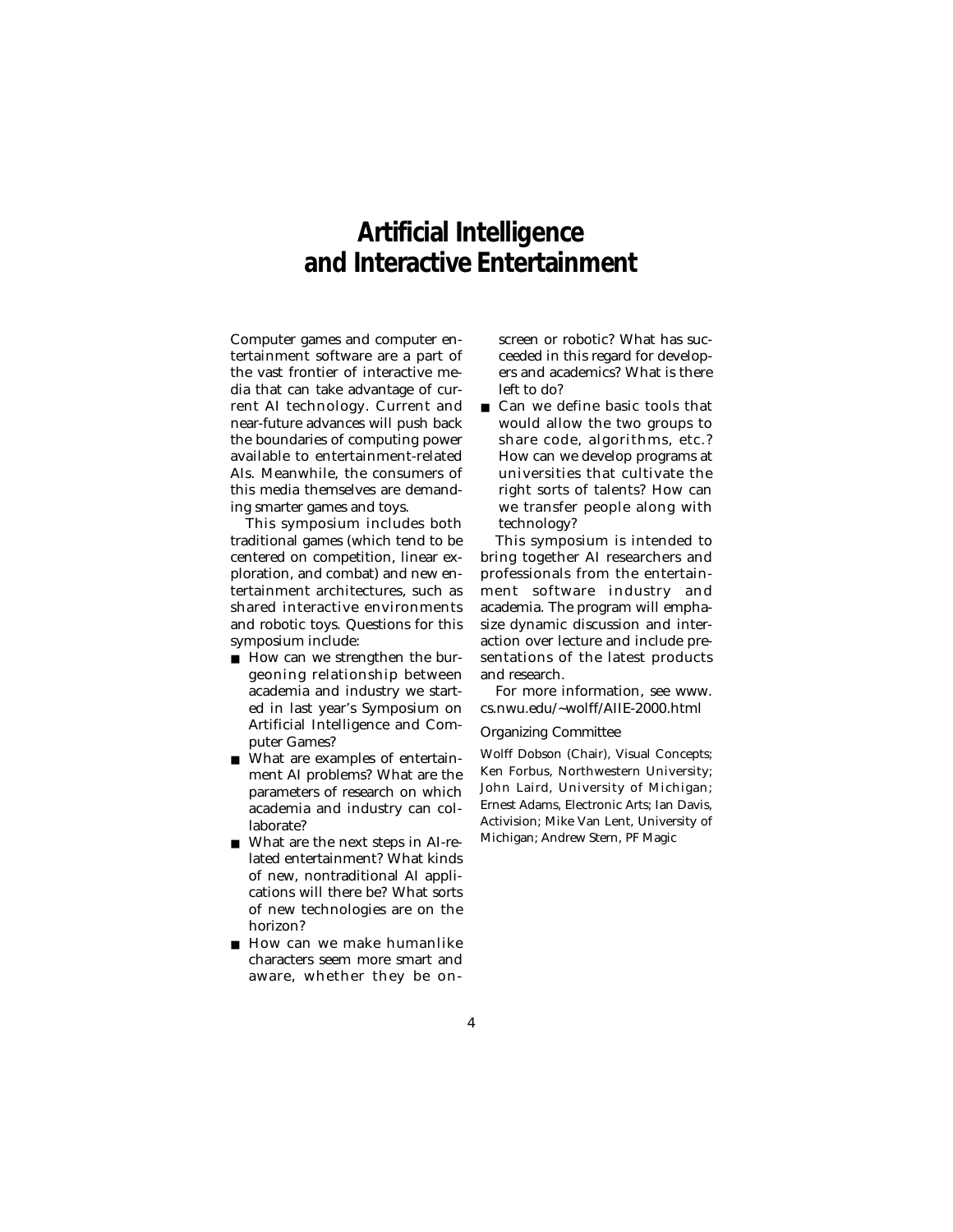### **Bringing Knowledge to Business Processes**

Providing the right piece of knowledge to the right person(s) at the right time is a primary goal of knowledge management (KM). There exists a huge amount of work in the areas of business process management (BPM) and artificial intelligence that holds a high potential for contributing to this goal but has not much been considered so far. This symposium brings together researchers from the fields of AI, BPM, and KM that investigate intelligent computer support as well as user- and situation-specific adaptation in automated business processes.

The reviewed paper contributions tackle novel solutions that cross the boundaries of AI, KM, and BPM to enhance knowledge-intensive business processes. The approaches that will be presented cover a wide range of techniques and applications. Starting with the specification of processes and knowledge in workflow or agent modeling frameworks, contributions discuss techniques like case-based reasoning, ontologies, or petri-nets applied to various studies of real-world cases. The symposium will strongly be focused on short presentations and ample time for discussion in order to give room for exploring the applicability of these wide range of techniques in their various settings.

In addition, the symposium will feature an invited talk. A panel will focus on how innovative techniques presented in the workshop may find their application in real world business settings.

For more information see www.aifb.uni-karlsruhe.de/~sst/Research/Events/sss00/ or send email to Steffen Staab, sst@aifb.uni-karlsruhe.de

#### Organizing Committee

Dan O'Leary (Cochair), USC, USA; Steffen Staab (Cochair), Karlsruhe University, Germany; Ann Macintosh, Napier University, UK; Leora Morgenstern, IBM T.J. Watson Research, USA; Mark Musen, Stanford University, USA; Ulrich Reimer, Swiss Life, Switzerland; Wil van der Aalst, Eindhoven University of Technology, The Netherlands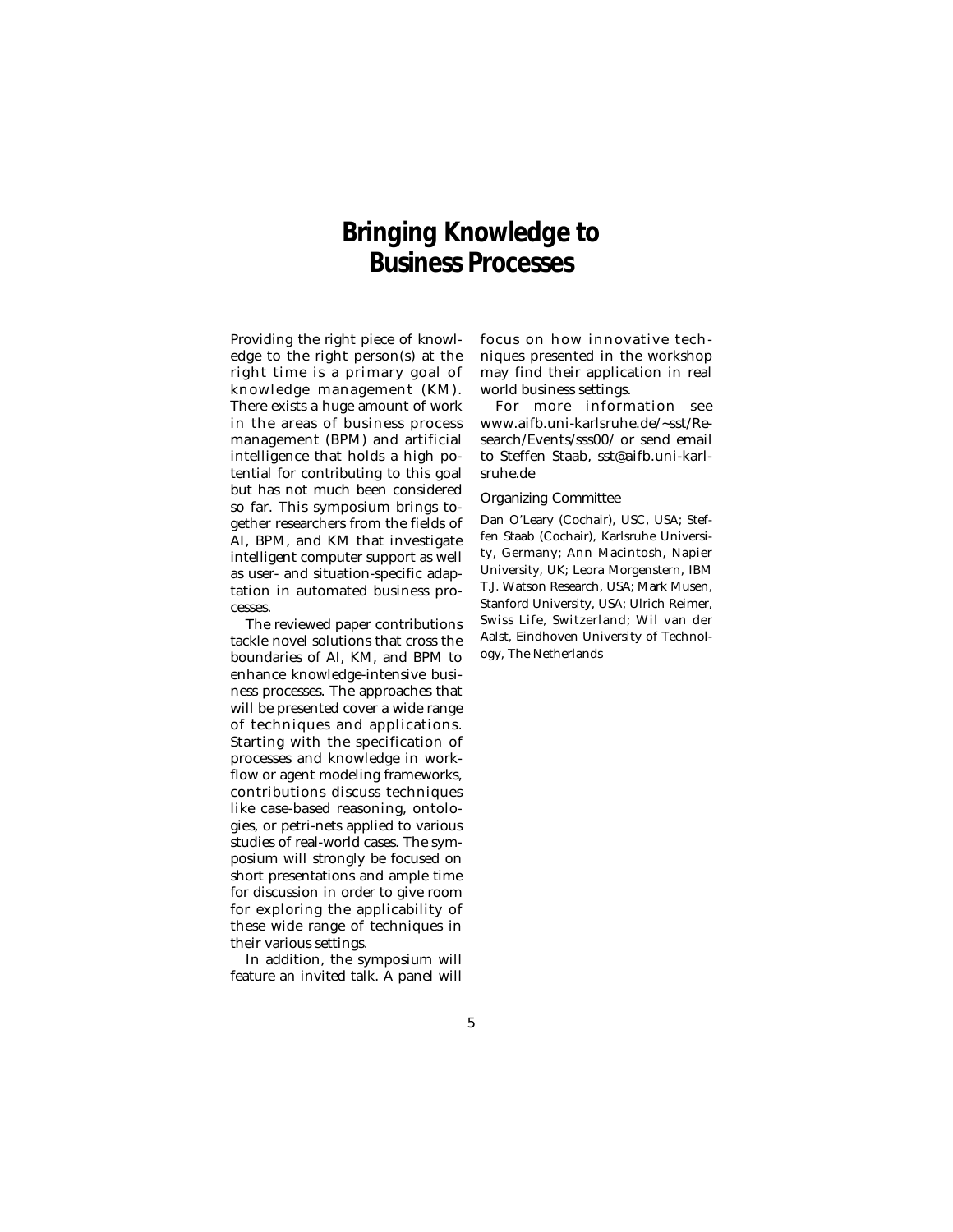### **My Dinner with R2D2: Natural Dialogues with Practical Robotic Devices**

The Star Wars robot R2D2 is capable of complex locomotion, navigation, command and control of other devices (such as fighter jets), and efficient communication with other devices such as C3P0. It responds well to commands issued by humans, and is even capable of emotional states (it screams when the ship is in immediate peril), but with all its internal computing power R2D2 is weak in the area of real dialogue interaction with humans. How would you redesign this little droid to make it a companion you would want to have on board your space ship? If robots in general are hardware agents with varying combinations of reactivity, autonomy, mobility, and sensory processing, then are there robotic applications for which spoken dialogue can be of benefit? If so, what defines this class of applications and how can dialogue help?

From the international space station to assistive devices for people with disabilities, from VCRs to toys, semiautonomous robots make some decisions but are subject to dynamic input from a human to micromanage the robot's behavior in real time. We will explore ways in which conversing with a physically embedded agent differs from tasking a virtual (software) agent. Can the physical instantiation of the device, with access to sensory information and the ability to modify the physical environment make dialogue easier in any way? What role should gestures and deictic references play in the dialogue interaction and how are they integrated with speech?

This workshop will gather researchers from robotics, natural language processing, dialog management and other related fields to explore how these technologies can be merged. Specific applications will be brought up as exemplars where speech is not just a good idea, it's a necessity. There will be formal presentations and panels, but also lots of time for dialog.

Organizing Committee

Susann LuperFoy (Cochair) Information Extraction and Transport, Inc (IET) 1911 N. Fort Myer Drive Arlington, VA 22209 Telephone: 703-841-3500 ext. 610 Fax: 703-841-3501 E-mail: luperfoy@iet.com

David Miller (Cochair), KISS Institute for Practical Robotics; Pete Bonasso, NASA; David Duff, IET, Inc; Lynette Hirschberg, MITRE; Ian Horswill, Northwestern University; Paul Martin, Sun Microsystems; Polly Pook, ISR; Bonnie Webber, University of Edinburgh; Barry Werger, USC.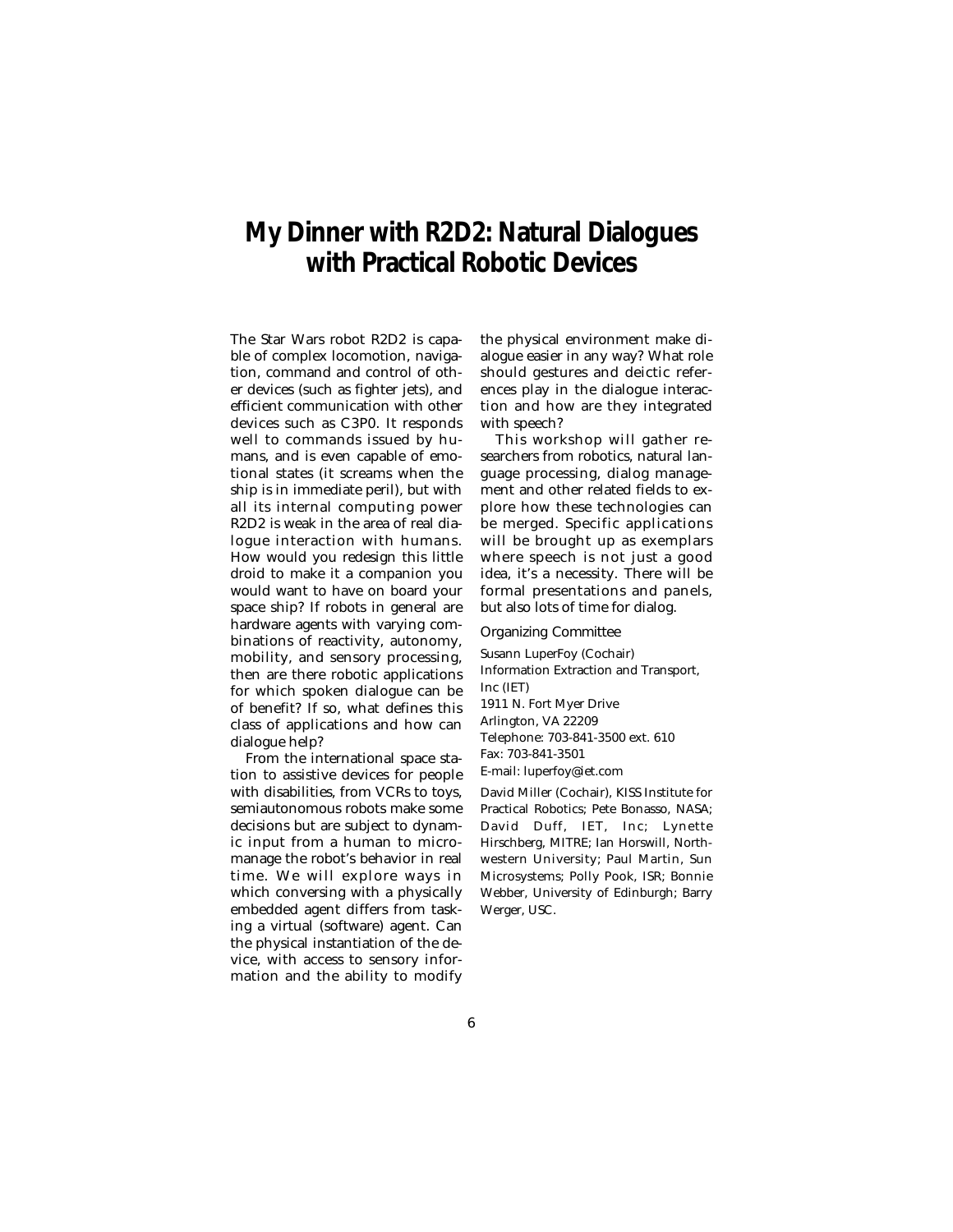### **Real-Time Autonomous Systems**

Autonomous systems controlling mobile vehicles, spacecraft, refineries, and other major application domains face inflexible real-time deadlines. If they fail to meet those deadlines, catastrophic consequences can result: lost lives, environmental damage, millions or billions of dollars up in smoke or down the drain.

This symposium will explore the issues and approaches involved in applying AI and autonomous control techniques to hard real-time application domains. We expect participation from both the AI and autonomous systems community and the real-time systems community, as well as application and/or domain developers. Paper presentations and discussions will focus on the specific impact of real-time concerns on practical and theoretical systems. Paper topics include realtime autonomous control of space systems, multi-agent applications with real-time characteristics, autonomous robotics, planning with time, time-bounded AI/search/planning techniques, anytime algorithms, design-to-time algorithms, and model checking for real-time systems.

The symposium will be deliberately scheduled to provide extensive discussion time and group interactions. The symposium will consist of a series of medium length paper presentations (20-30 minutes) with significant Q&A time following each paper, as well as two topicoriented group discussion sessions and two or more poster/discussion sessions.

Organizing Committee

David J. Musliner (Chair) Honeywell Technology Center MN65-2600 3660 Technology Drive Minneapolis, MN 55418 musliner@htc.honeywell.com Telephone 612-951-7599 Fax 612-951-7438

Denise Kelsay (Administrator) Honeywell Technology Center MN65-2200 3660 Technology Drive Minneapolis, MN 55418 kelsay@htc.honeywell.com Telephone 612-951-7334 Fax 612-951-7438

Edmund H. Durfee, University of Michigan; Kang G. Shin, University of Michigan; Victor Lesser, University of Massachusetts; Shlomo Zilberstein, University of Massachusetts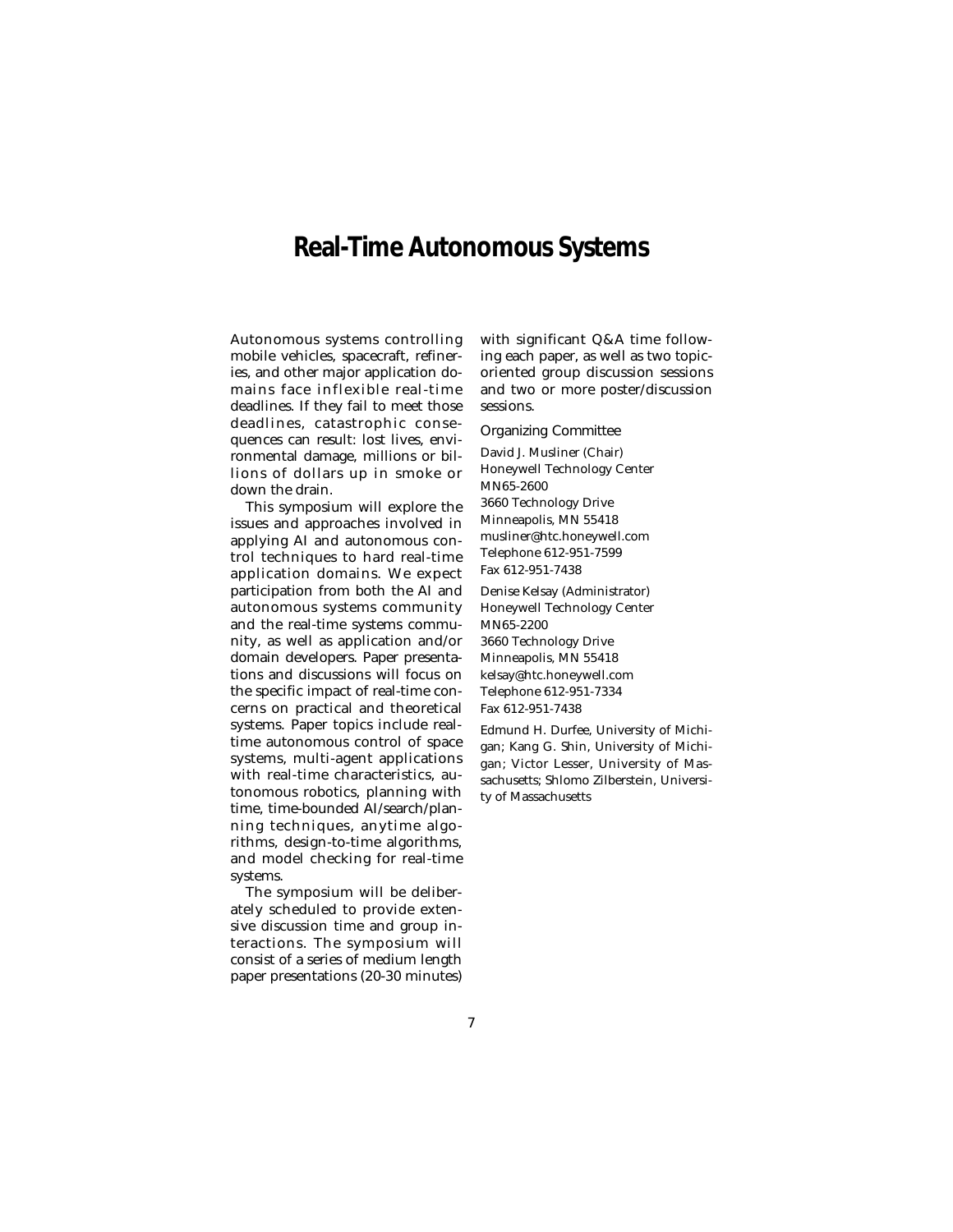### **Smart Graphics**

*(Held in cooperation with Eurographics and ACM SIGGRAPH)*



Both graphics and intelligent behavior are core ingredients of future user interfaces. Within the AI community there is a vision of an intelligent interface, with advanced communication capabilities, that is flexible and expressive enough to accommodate a broad variety of different users with varying needs and preferences.

Smart Graphics is the interdisciplinary approach to the generation, presentation and interaction with 2D and 3D graphical interfaces in a manner that is sensitive to technological, computational and cognitive constraints. Such interfaces aim to move beyond the current requirement that designers anticipate every data, task and technological scenario, and instead allow the dynamic generation and presentation of content in such a manner that: (1) engages the user and is aesthetically satisfying; (2) takes account of cognitive insights as to the use of external representations thereby minimizing potential for imprecision and ambiguity; (3) is sensitive to the real-time demands of the task in the context of the available computational resources; and (4) adapts the form of the output according to constraints placed on the presentation by the nature of the target media and available interaction devices.

Smart Graphics research can be loosely divided into principles,

methods and systems based research, and the symposium will address all these areas.

The symposium will attempt to both consolidate the results of existing research and raise awareness as to the many methods that are the dowry of AI when building smart graphical interfaces. Furthermore, success of the Smart Graphics enterprise relies on the combination of insights from graphic design, human-computer interaction, cognitive science, graphics and artificial intelligence, and it is an aim of the symposium to foster a multidisciplinary dialogue between these communities.

For more information see wwwusers.cs.york.ac.uk/~patrick/SG2000/

#### Organizing Committee

Andreas Butz (Cochair), Universität des Saarlandes; Antonio Krueger (Cochair), Universität des Saarlandes; Patrick Olivier (Cochair), University of York; Barbara Hayes-Roth Stanford, USA; James Lester, NCSU, USA; Barbara Tversky, Stanford, USA; Mike Scaife, Sussex, UK; John Maeda, MIT, USA; W. Bradford Paley, Digital Image Design, USA; Steve Feiner, Columbia, USA; Joe Marks, MERL, USA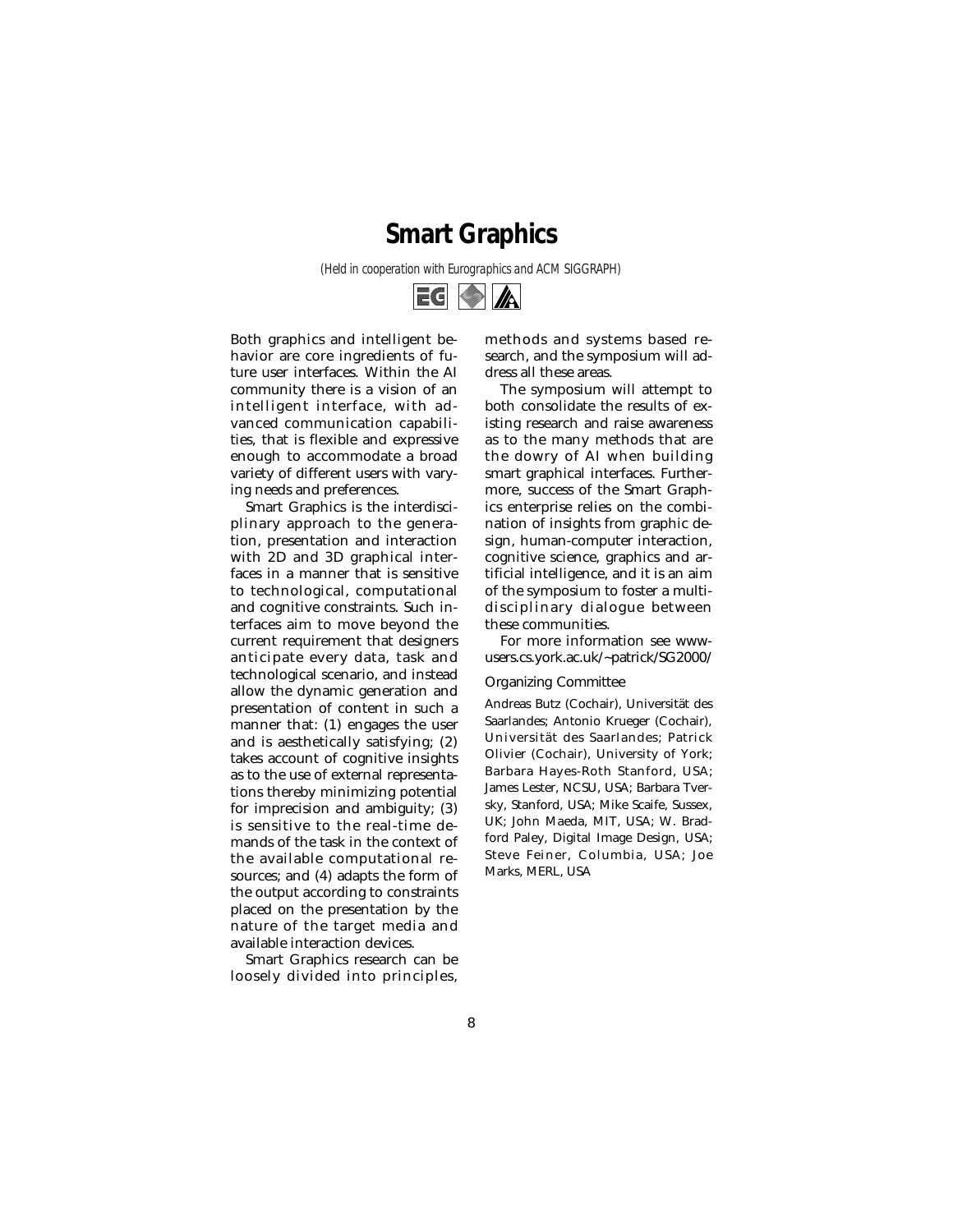### **Registration and General Information**

ALL ATTENDEES MUST PREREGIS-TER. Each symposium has a limited attendance, with priority given to invited attendees. All accepted authors, symposium participants, and other invited attendees must register by February 11, 2000. After that period, registration will be opened up to the general membership of AAAI and other interested parties. All registrations must be postmarked by February 25, 2000.

Your registration fee covers your attendance at the symposium, a copy of the working notes for your symposium, and the reception.

Checks (drawn on a US bank) or international money orders should be made out to AAAI. VISA, Master-Card and American Express are also accepted. Please fill out the attached registration form and mail it with your fee to:

AAAI 2000 Spring Symposium Series

445 Burgess Drive

Menlo Park, CA 94025

If you are paying by credit card, you may e-mail the form to sss@aaai.org or fax it to 650-321- 4457. Registration forms are also available on AAAI's web page: www.aaai.org/Symposia/Spring/ spring-regform.html or spring-regform.pdf.

Please note: **All refund requests must be in writing and postmarked by March 3, 2000.** No refunds will be granted after this date. A \$25.00 processing fee will be levied on all refunds granted.

When you arrive at Stanford, please pick up your complete registration packet from the AAAI registration area. The location will be announced on the AAAI web site in January.

Registration hours will be:

Monday, March 20 8:00 AM - 5:00 PM

Tuesday, March 21 8:30 AM - 5:00 PM

Wednesday, March 22 8:45 AM - 12:00 PM

Please call AAAI at 650-328-3123 for further information.

#### Parking

Parking will be available on the Stanford Campus from March 20- 22 for a total of \$6.00 for all three days. An application for a parking permit is included on the attached registration form. The permits will be mailed to you with your registration receipt, along with a map and directions to the assigned parking areas. Please note that parking permits are valid only in designated areas. You will need to take the campus shuttle (Marguerite) to the Spring Symposium registration area and sessions. Please allow an extra thirty minutes travel time in your schedule for the shuttle.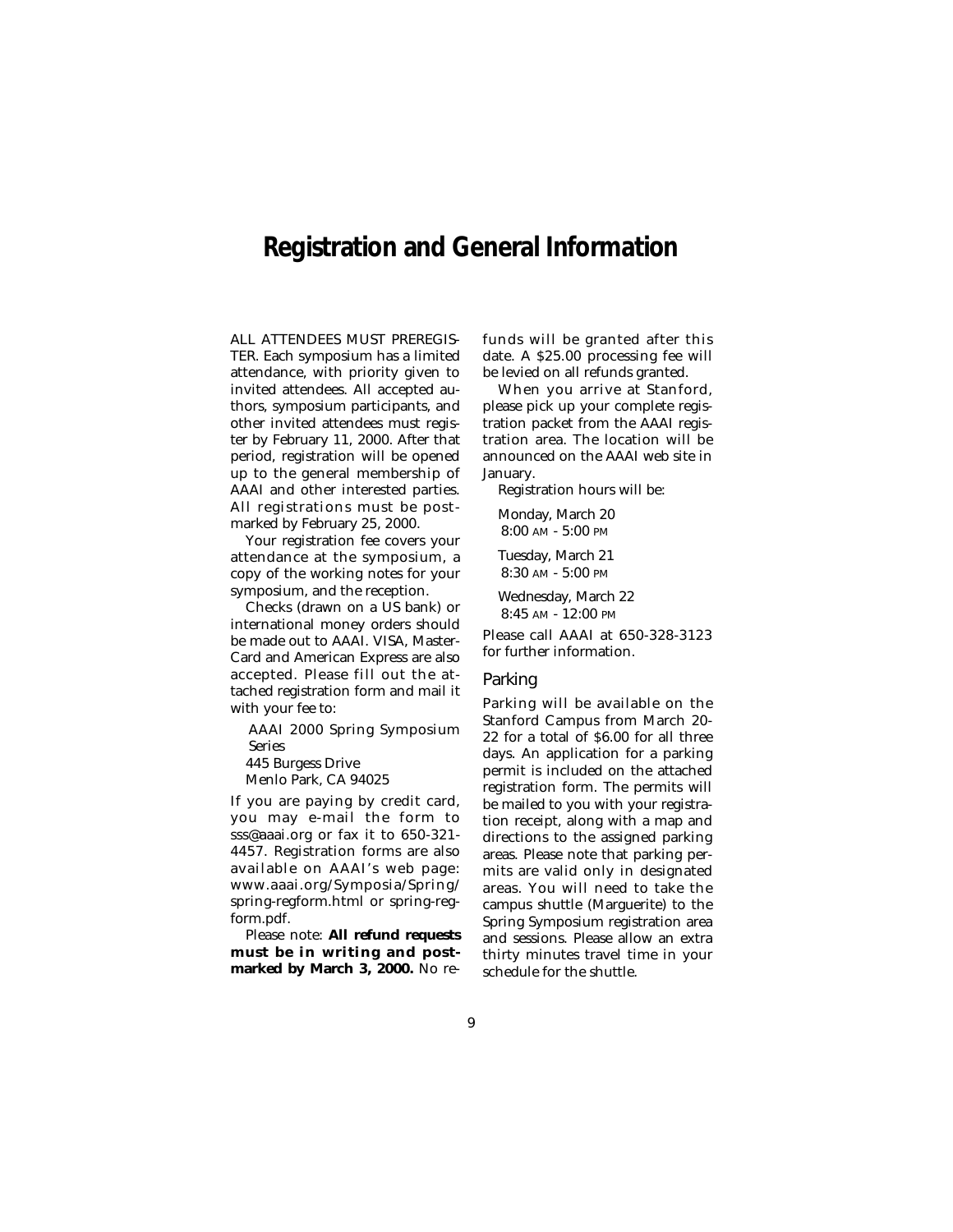#### Accommodations

For your convenience, AAAI has reserved a block of rooms at the hotels listed below. Symposium attendees must contact the hotels directly. Please identify yourself as an AAAI Spring Symposium Series attendee to qualify for the reduced rates.

Best Western Riviera 15 El Camino Real Menlo Park, CA 94025 *Phone:* 650-321-8772 *Fax:* 650-321-2137 Marguerite shuttle nearby *Rates:* \$139 (S) or (D) Reserve before February 10, 2000

Creekside Inn

3400 El Camino Real Palo Alto, CA 94306 *Phone:* 650-493-2411 or 800-492-7335 *Fax:* 650-852-9500 Marguerite shuttle pick-up: 0.5 mile *Rates:* \$139-\$159 (S) or (D) Reserve before February 19, 2000

Sheraton Palo Alto 625 El Camino Real Palo Alto, CA 94301 *Phone:* 650-328-2800 or 800-874-3516 *Fax:* 650-327-7362 Marguerite shuttle stop nearby *Rate:* \$169 (S) or (D) Reserve before February 20, 2000

Stanford Terrace Inn 531 Stanford Ave Palo Alto, CA 94306 *Phone:* 650-857-0333 or 800-729-0332 *Fax:* 650-857-0343 Stanford Terrace Shuttle available with advance notice. Marguerite Marguerite shuttle stop nearby *Rates:* \$135 (S), \$145 (D) Reserve before February 19, 2000

#### Other Hotels

*(Available only on a first-come, first served basis; all prices are subject to change without notice).*

The Cardinal Hotel 235 Hamilton Avenue Palo Alto, CA 94301 *Phone:* 650-323-5101 *Fax:* 650-325-6086 Marguerite shuttle stop nearby *Rates:* \$115 (S) or (D); \$125 (S) or (D) Deluxe (includes microwave and refrigerator)

Hotel California 2431 Ash Street Palo Alto, CA 94306 *Phone:* 650-322-7666 *Fax:* 650-321-7358 Marguerite shuttle stop nearby *Rates:* \$70-\$85 (S) or (D)

Mermaid Inn 727 El Camino Real Menlo Park, CA 94025 *Phone:* 650-323-9481 *Fax:* 650-323-0662 *Rates:* \$58 (S), \$68 (D)

#### Air Transportation & Car Rental

AAAI has selected Conventions in America (CIA) as its official travel agency in 2000. Call 1-800-929- 4242 and ask for Group #428, or visit www.stellaraccess.com, register if you are a first-time user, and refer to Group 428. You will receive the following discounts or the lowest available fares on any other carrier: American Airlines—save 5% - 10% off the lowest applicable fares; take an additional 5% off with a minimum sixty-day advance purchase. Offer good for travel between March 15–27, 2000. *Alamo Rent-a-Car* special rates start as low as \$38.00 per day or \$165.00 per week with unlimited free mileage.

*Reservation hours:* M-F 6:30 AM – 5:00 PM PDT. Outside U.S. and Canada, call 619-232-4298 / Fax 619-232- 6497. E-mail: flycia@scitravel.com. All customers of CIA also receive \$100,000 in free flight insurance. If you call direct or use your own agency, refer to these codes:

800-433-1790. Index # 12396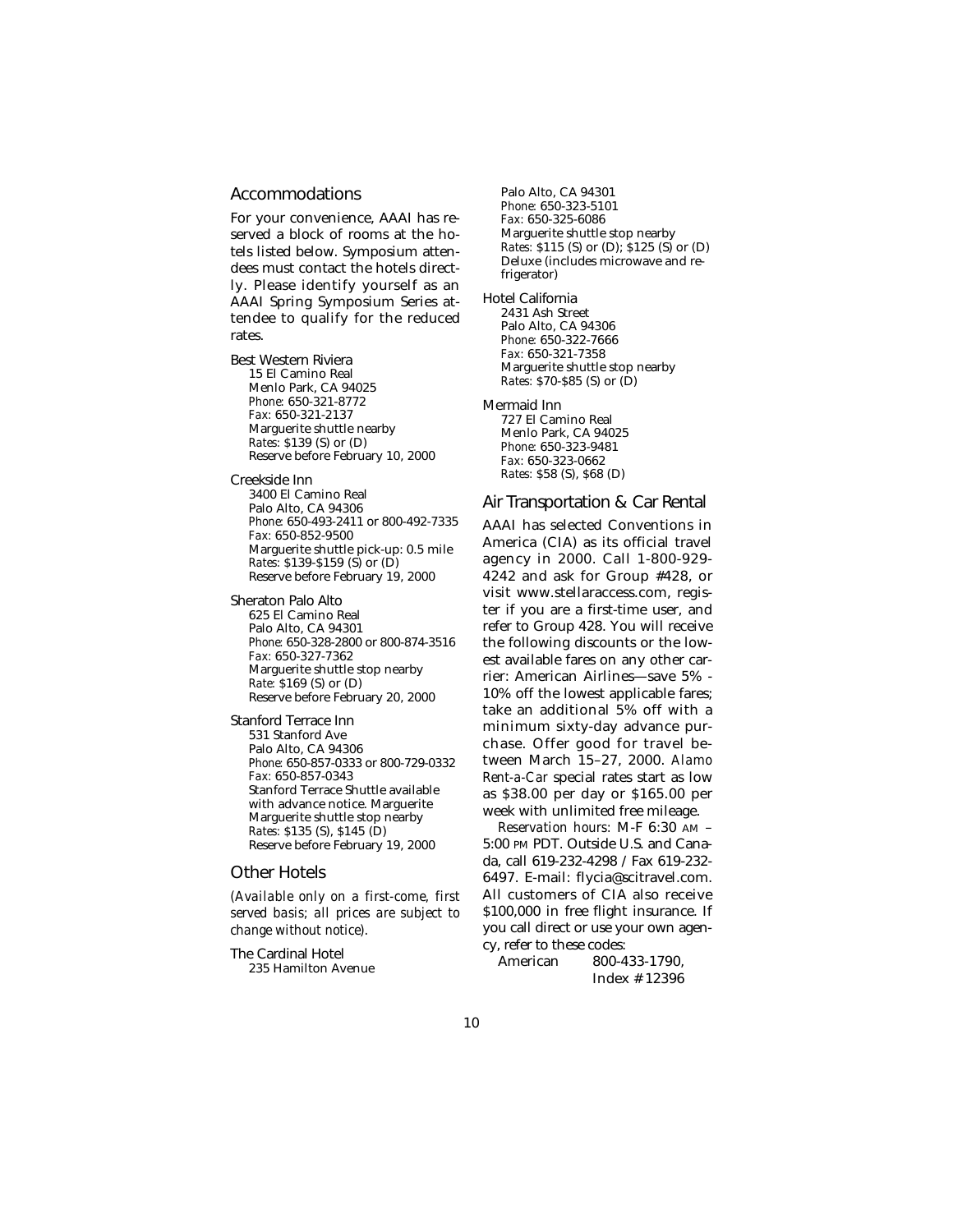Alamo 800-732-3232, ID #409268 GR

#### Disclaimer

In offering American Airlines, Alamo Rent-A-Car, the Best Western Riviera, the Creekside Inn (Best Western), The Sheraton Palo Alto, the Stanford Terrace Inn, and the Marguerite shuttle (hereinafter referred to as "Suppliers") and all other service providers for the AAAI Spring Symposium Series, the American Association for Artificial Intelligence acts only in the capacity of agent for the Suppliers, which are the providers of hotel rooms and transportation. Because the American Association for Artificial Intelligence has no control over the personnel, equipment, or operations of providers of accommodations or other services included as part of the Symposium program, AAAI assumes no responsibility for and will not be liable for any personal delay, inconveniences, or other damage suffered by symposium participants which may arise by reason of (1) any wrongful or negligent acts or omissions on the part of any Supplier or its employees, (2) any defect in or failure of any vehicle, equipment, or instrumentality owned, operated, or otherwise used by any Supplier, or (3) any wrongful or negligent acts or omissions on the part of any other party not under the control, direct or otherwise, of AAAI.

#### Ground Transportation

This information is the best available at time of printing. Fares and routes change frequently. Please check by telephoning the appropriate numbers below for the most upto-date information.

#### South Bay Shuttle

Van service from San Francisco International Airport is \$18.00 for one person, one way. The fare from San Jose Airport to Palo Alto is \$19.00 per person one way. Cash or checks only. For reservations call 408-559-9477 or 800-548-4664.

#### Supershuttle

24 hour van service to and from San Francisco International Airport to Palo Alto. The fare is \$23.00 per person one way. Cash or major credit cards only. For reservations call 415- 558-8500 or 800-258-3826 (outside California). Reservations can also be made at www.supershuttle.com.

#### Airport Connection

Van service is \$49.00 for one person one way from San Francisco International Airport to Palo Alto. The fare from San Jose Airport to Palo Alto is \$64.00. Cash, major credit cards, or checks accepted. Call 888- 990-5466 for reservations. White courtesy telephone available at San Francisco International Airport.

#### Stanford Shuttle

The Stanford University Marguerite Shuttle Bus service provides service from several points along El Camino Real, the train station, and other surrounding locations to the Stanford Oval as well as transportation around the Stanford Campus.

#### Train

CalTrain runs between San Francisco and the Palo Alto station starting at 5:15 AM. The last train leaves San Francisco at 10:00 PM (weekdays), 12:00 midnight (Friday and Saturday nights). The fare is \$8.00 round trip for same-day travel, or \$4.00 one way. For up-to-date fare information and time tables, call toll free 800-660-4287.